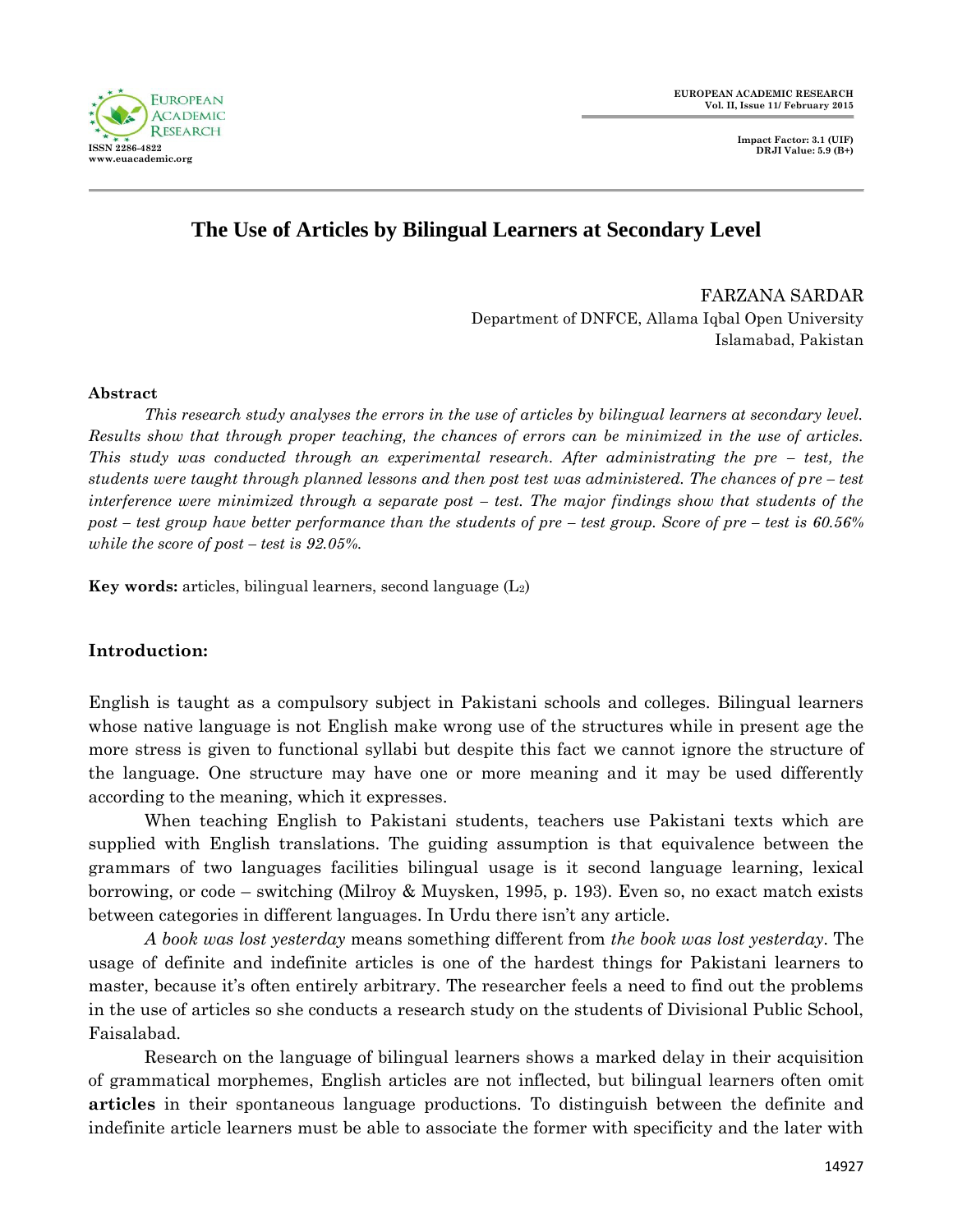non-specificity, as well as to overcome egocentrism to determine specificity from the point of view of the listener. Milroy & Muysken (1995) devised comprehension and production tasks to test how well three and four year olds can differentiate between the two types of articles, and found that even three-year olds can discriminate between the two types of articles. Though bilingual learners show difficulty in producing articles.

We have to study English as a second language because, Urdu, our national language is still in the stage of infancy. Moreover, English affords an effective means of establishing relationship with the rest of the world. Besides our students have to study Arabic this is compulsory up to middle standard. Along with these languages some of the provinces have started their languages.

The biggest problem is when students don't write an article when the need to. Students of D.P.S. Faisalabad are often frustrated by trying to use English articles. Despite years of study and exposure to grammar, many students are not able to master the article system. The difficulty with articles lies in the incompatibility of the rules of grammar with the semantic meaning of the words.

Many second language  $(L_2)$  learners have trouble while using articles. The primary reasons of their difficulty are not known. This study focuses on this problem. The Articles such as 'a', 'an' and 'the' are the most commonly used words in English, but the bilingual learners face difficulty while using them. This can be due to the fact that the English article system doesn't consist of one-to-one form and meaning relationships. This poses a great challenge to  $L_2$  learners (Anderson 1984). This also fits true for those learners who have studied English for so many years (Krharma, 1981).

Basically, an article is an adjective. Like adjectives, articles modify nouns. 'A' and 'an' signal that the noun modified is indefinite, using 'a' or 'an' depends on the sounds that begin the next word. The definite article is used before singular and plural nouns when the noun is specific one. "The" denotes that the noun is "definite".

Articles are used to differentiate between things or ideas. Nouns that need determiners are countable singular nouns. Nouns that don"t need determiners are proper nouns, plural nouns, mass nouns (un-countable nouns).

This research was aimed at evaluating the comprehension of articles by Bilingual students at secondary level.

#### **Design of research:**

This study was conducted through experimental research. Researcher administered a pre-test (see Annex A) followed by a post-test (see Annex B) to the sample. After administering the pretest the students were taught through planned lessons and then post-test was administered.

### **Hypothesis**

The students of secondary level:

- a) Can differentiate between definite and indefinite articles.
- b) Use these articles appropriately, if teaching strategies are improved.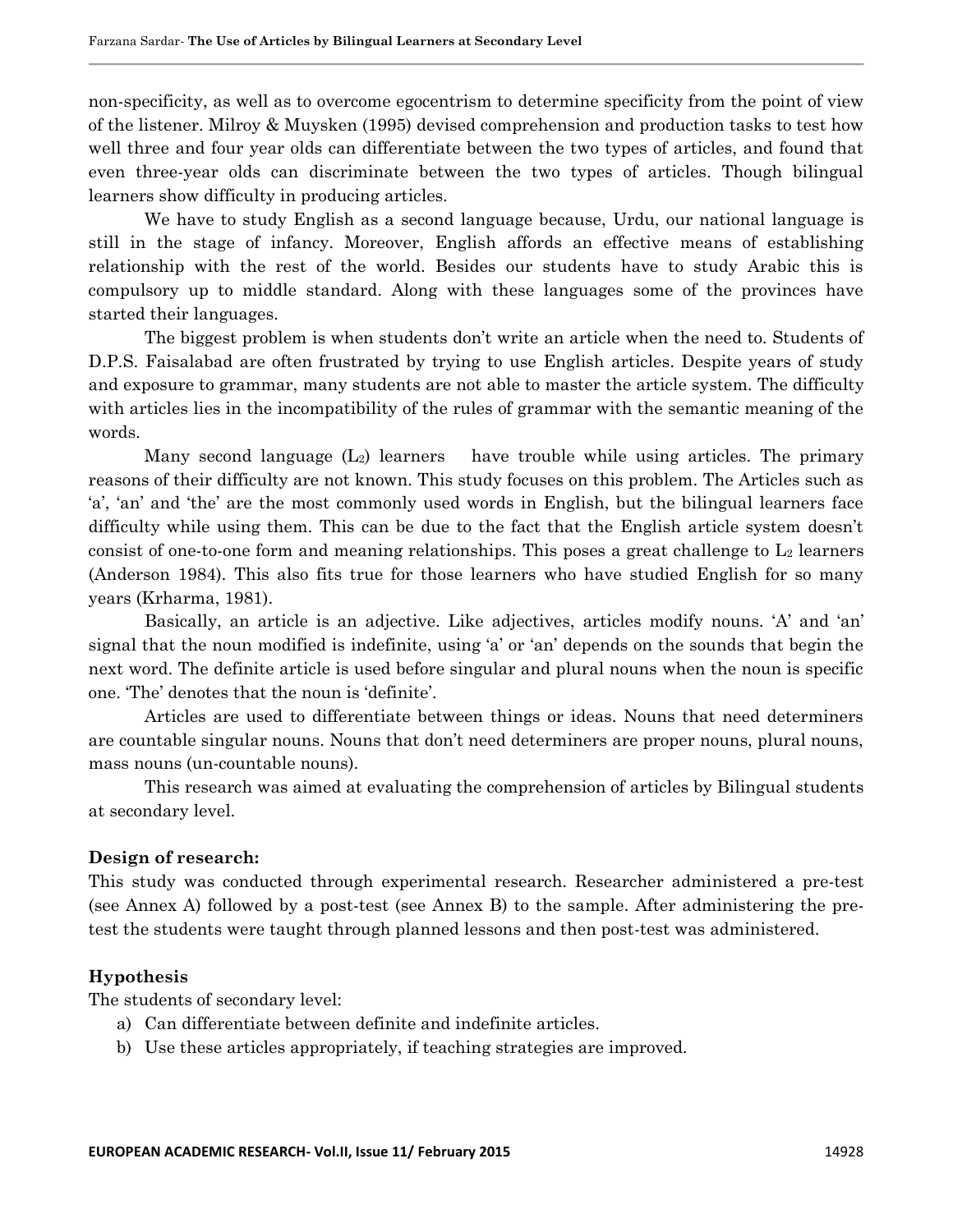### **Mode of data collection and analysis:**

# **Tool:**

Pre-test and post -test were used for data collection.

### **Population/sample:**

Girls of class x of Faisalabad district were used for administering the tool. There was a group of 20 students that were randomly selected. This group was given a pre-test for testing their comprehension about articles.

### **Data analysis:**

Data was analyzed by the means 0f:

- 1. Classification
- 2. Tabulation
- 3. graphing

To find out the differences

### **Statistical Analysis:**

Statistical analysis was carried out by using coefficient of variance and Standard Deviation.

| Pre-test %            |                | Post-test %           | $Y^2$   |
|-----------------------|----------------|-----------------------|---------|
| <b>Marks Obtained</b> | $\mathbf{X}^2$ | <b>Marks Obtained</b> |         |
| (X)                   |                | (Y)                   |         |
| 45                    | 2025           | 83                    | 6889    |
| $77.5\,$              | 6006.25        | 84                    | 7056    |
| 46.25                 | 2139.063       | 91.5                  | 8372.25 |
| 51.25                 | 2626.563       | 86                    | 7396    |
| 51.25                 | 2626.563       | 94                    | 8836    |
| 50                    | 2500           | 94.5                  | 8930.25 |
| 53.75                 | 2889.063       | 92                    | 8464    |
| 55                    | 3025           | 96                    | 9216    |
| 57.5                  | 3306.25        | 93                    | 8649    |
| 58.75                 | 3451.563       | 96                    | 9216    |
| 61.25                 | 3751.563       | 97                    | 9409    |
| 60                    | 3600           | 96                    | 9216    |
| 96.25                 | 9264.063       | 98                    | 9604    |
| 70                    | 4900           | 97                    | 9409    |
| 67.5                  | 4556.25        | 93                    | 8649    |
| 60                    | 3600           | 94                    | 8836    |
| 62.5                  | 3906.25        | 88.5                  | 7832.25 |
| 67.5                  | 4556.25        | 88.5                  | 7832.25 |
| 66.25                 | 4389.063       | 88                    | 7744    |
| 1211.25               | 76007.81       | 1841                  | 169837  |
| 53.75                 | 2889.063       | 91                    | 8281    |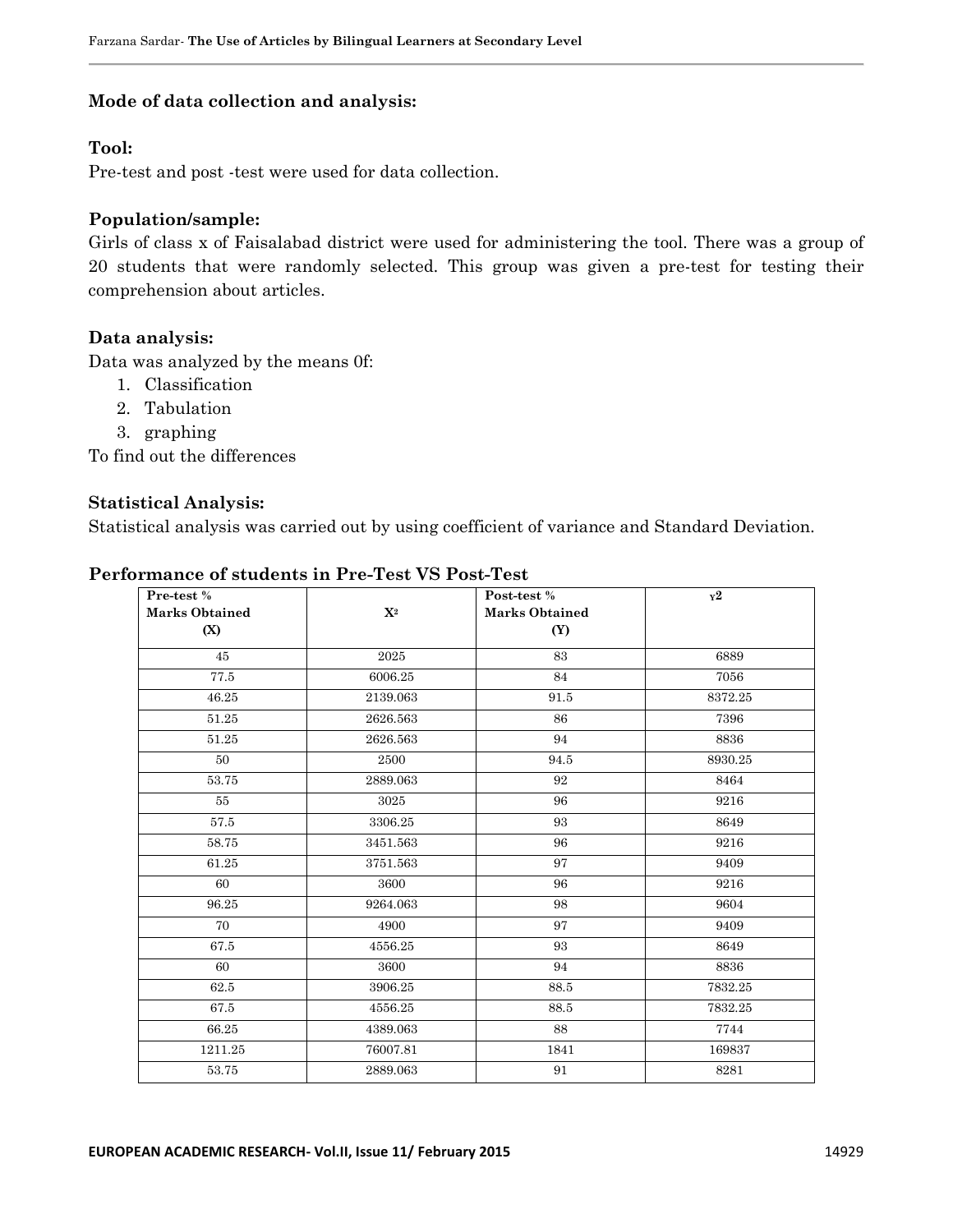By applying the formula of Coefficient of Variance the performance of students in the post-test is greater than pre-test. C .V .of X**=**19.01 % C .V. of Y**=**4.62 %

**Result:** This shows that the performance of students of Post-Test is greater than the Pre-Test.

### **Figurative Representation of Performance**

| Pre-Test%of           | Post-Test%0f   |  |
|-----------------------|----------------|--|
| <b>Marks Obtained</b> | Marks obtained |  |
| (X)                   | (Y)            |  |
| 45                    | 83             |  |
| 77.5                  | 84             |  |
| 46.25                 | $91.5\,$       |  |
| 51.25                 | 86             |  |
| 51.25                 | 94             |  |
| 50                    | 94.5           |  |
| 53.75                 | 91             |  |
| 53.75                 | 92             |  |
| 55                    | 96             |  |
| 57.5                  | 93             |  |
| 58.75                 | 96             |  |
| 61.25                 | 97             |  |
| 60                    | 96             |  |
| 96.25                 | 98             |  |

#### **Pre-Test vs. Post-Test Performance**

### **Comparison of Individual Results (Pre-Test vs. Post-Test)**

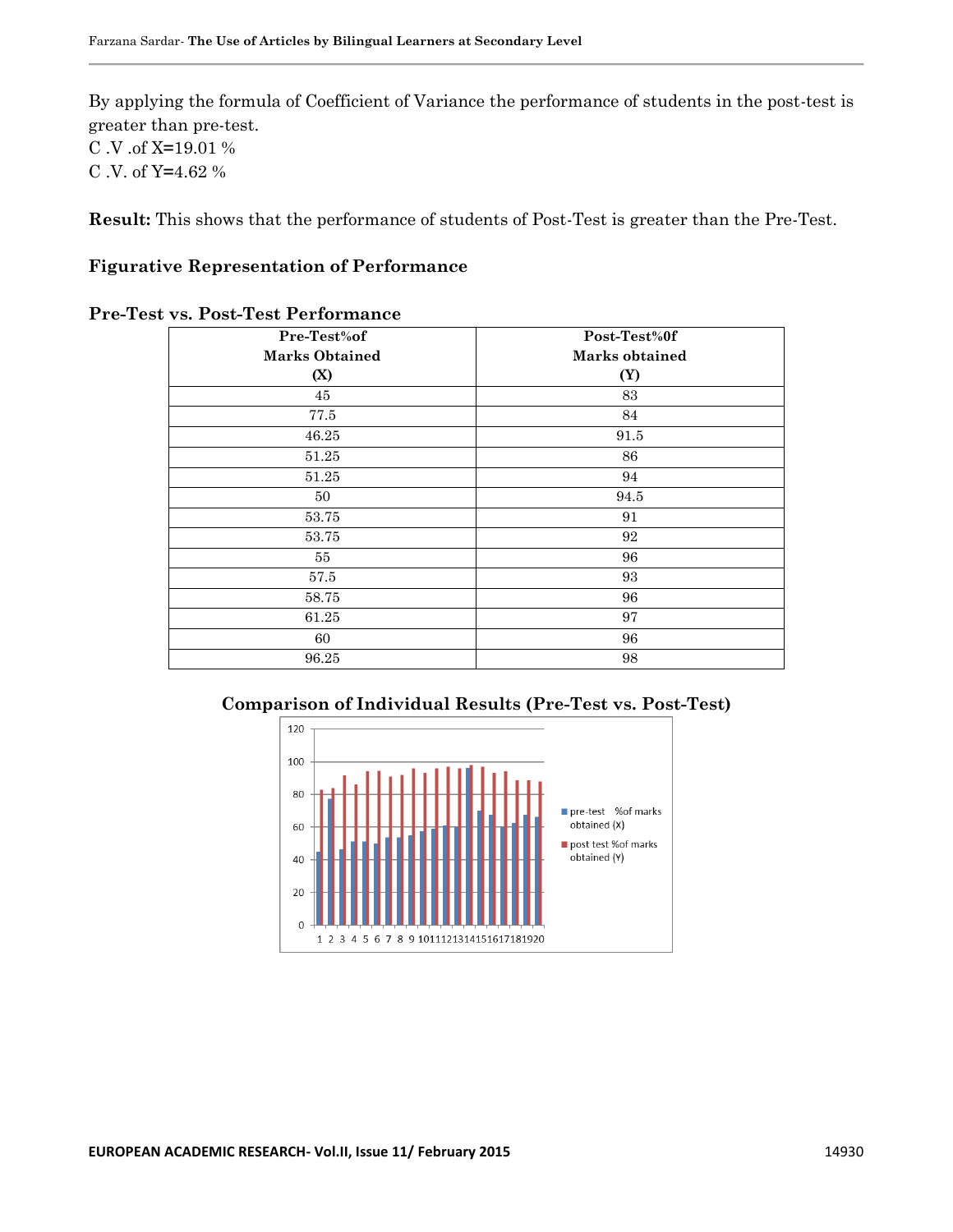

**Findings, Conclusions and Recommendations**

The major findings show that students of post-test has greater performance than the students of pre-test.

# **Findings:**

Analysis of data revealed the following findings:

- There is a significant difference between the performance of the students in post-test and in the pre-test.
- First language infers in the use of Articles in second language.
- Performance of students is poor before teachers' guidance.
- Students usually made mistakes in use of "a" "an", and "the" in pre-test.
- Mistakes in the use of Articles are minimized by teaching through lesson plans.
- Pre-test (pre-teaching) results show that students cannot differentiate between the appropriate use of definite and indefinite articles.
- Finding of post-test shows that students can differentiate between the appropriate use of definite and indefinite articles.
- Results of post-test shows that students can use articles appropriately if they are explained the difference between the first language and second language.

# **Conclusions:**

In the light of the analysis of data findings of the study following conclusions were drawn:

- Score of pre-test was 60.56 % and score of post-test was 92.05%.
- Teaching through lessons plans has good effect on students' performance.
- Performance of students in differentiating between definite and indefinite articles are greater in post-test than in pre-test.
- Students can use articles appropriately after learning through group practices.
- To become master in the use of articles in second language needs a lot of practice. One way of practicing is paying attention to article usage in the things we read. The more we pay attention to the places where articles appear in the sentences, the more we will start to get sense for how to use them in our own writing.
- Using articles correctly is a particular challenge for writers whose first language is not English.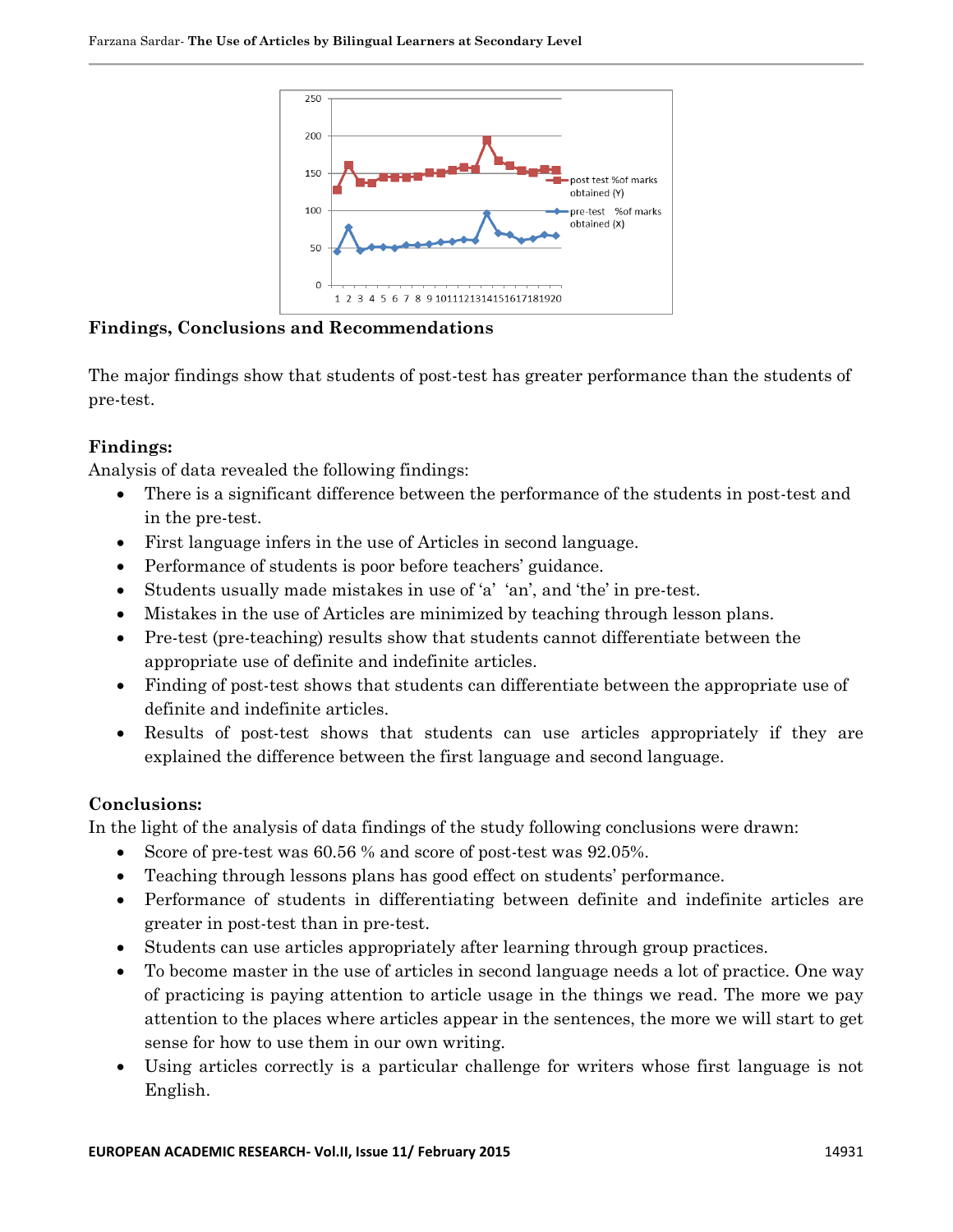### **Recommendations:**

- Students should be taught articles through appropriate teaching strategies.
- Secondary school syllabus should be designed in such a way as it should emphasize the use of articles.
- While teaching articles the students should be explained the difference between the first language and second language.
- In our schools rote memory should be discarded and students should learn to work in pairs and groups.
- Teachers should assign creative works instead of cramming.
- An English teacher should make use of a lot of exercises while teaching articles.

# **BIBLIOGRAPHY:**

- Butler, Y. G. (2002). Second language learners" theories on the use of English articles: An analysis of the metalinguistic knowledge used by Japanese students in acquiring the English article system. Studies in Second Language Acquisition 24(3): 451-480.
- Fotos, S. Y H. Nassaji (eds.) (2007) Form-focused instruction and teacher education: Studies in honour of Rod Ellis. Oxford: Oxford University Press.
- Hasbun Leyla, (2009). "Teacher and learner perception of language learning areas".
- Hawkins, John A. (1978), Definiteness and indefiniteness: a study in reference and grammaticality prediction. London: Croom Helm.
- Liu, Dilin and Gleason, Johanna. (2002). ["The acquisition of the article the by nonnative speakers](http://www.esaim-cocv.org/action/displayAbstract?fromPage=online&aid=106785&fulltextType=RA&fileId=S0272263102001018)  of English: An analysis of four nongeneric uses. "*[Studies in Second language Acquisition](http://www.esaim-cocv.org/action/displayAbstract?fromPage=online&aid=106785&fulltextType=RA&fileId=S0272263102001018)*.
- Milroy, L. and P. Muysken, (1995). "One Speaker, Two Languages". Cambridge: Cambridge University Press.

Peter Master (2002), "Information structure and English article pedagogy" System.

### **Annexure A**

# **Pre – Test on Articles**

### **Q. 1: Choose a, an:**

- 1. Waiter: Good morning. Would you like to see \_\_\_ menu?
- 2. Customer: No thank you. I know what I want. I'd like \_\_\_ omelet.
- 3. Waiter: Do you want \_\_\_ plain omelet?
- 4. Customer: No, I'll have \_\_\_ ham omelet.
- 5. Waiter: That comes with \_\_\_ toast. You have a choice of white or whole wheat.
- 6. Customer: Could I have \_\_\_ English muffin instead.
- 7. Waiter: Of course. Would you like \_\_\_ glass of orange juice with that?
- 8. Customer: No thank you. Just bring me \_\_\_ water.
- 9. Waiter: Would you like \_\_\_ cup of coffee as well?
- 10. Customer: I don't suppose you have \_\_\_ decaffeinated coffee.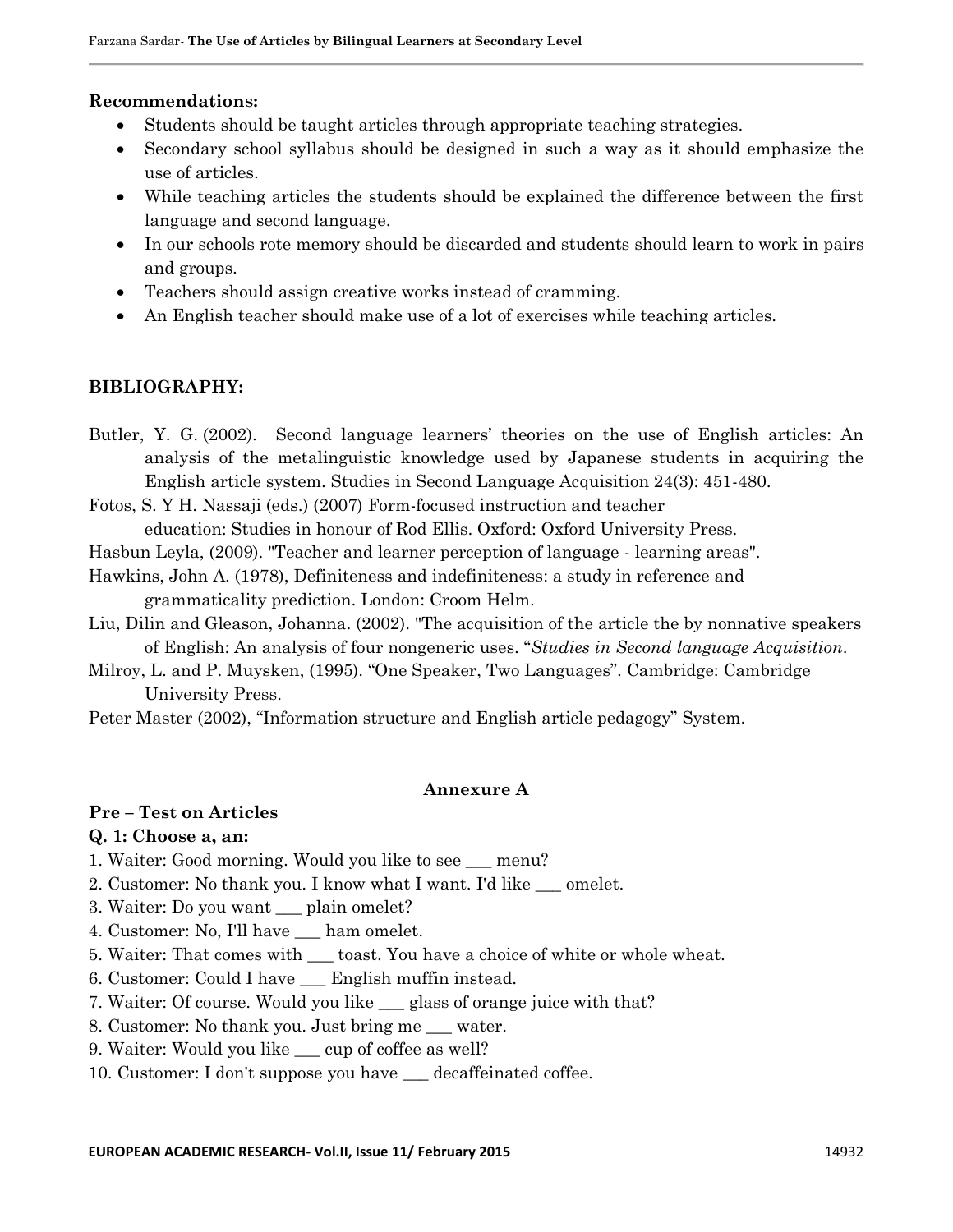| The Indefinite Article            |    |  |
|-----------------------------------|----|--|
| 1. Adam is  excellent student.    | a  |  |
|                                   | an |  |
| 2. He always walks with  dog.     | a  |  |
|                                   | an |  |
| 3. This is  great pencil.         | a  |  |
|                                   | an |  |
| 4. Father eats  apple each day.   | a  |  |
|                                   | an |  |
| 5. Come back in  hour.            | a  |  |
|                                   | an |  |
| 6. Ms. Potts is  good worker.     | a  |  |
|                                   | an |  |
| 7. Make me  offer I can't refuse. | a  |  |
|                                   | an |  |
| 8. Bring me  umbrella.            | a  |  |
|                                   | an |  |
| 9. Charlotte is  mother.          | a  |  |
|                                   | an |  |
| 10. The children have  gift.      | a  |  |
|                                   | an |  |

### **Q. 2: Tick the right indefinite article.**

# **Annexure B**

### **Post – Test on Articles**

### **Q. 1: Choose a, an:**

- 1. Waiter: Yes we do. We serve \_\_\_ excellent cup of decaffeinated coffee.
- 2. Customer: Good. Do you have skim milk?
- 3. Waiter: Yes, we do. Would you like \_\_\_ ketchup with your omelette?
- 4. Customer: No thank you. Just one little question. I'm \_\_\_ tourist. Is there a tourist office in town?
- 5. Waiter: Yes, there's \_\_\_ office just down the street.
- 6. Customer: Good. You see, I'm looking for \_\_\_ hotel. Can you recommend one?
- 7. Waiter: Well, there's the Seaview Hotel, but it's \_\_\_ expensive one.
- 8. Customer: I'll call them anyway. I suppose this is just \_\_\_ summer work for you.
- 9. Waiter: That's right. I'm studying Geology at \_\_\_ university in California.

10. Customer: Good luck. I notice that it's not too busy right now. Waiter: It's the end of the breakfast service. Lunch starts in half <u>equ</u> hour.

# **Q. 2: Try this passage below where you must put "a, an or the" into the spaces.**

**EUROPEAN ACADEMIC RESEARCH- Vol.II, Issue 11/ February 2015** 11 12033 14933 I went into (1) …… restaurant in Oxford Street, sat down and lit (2) …… cigarette. I called (3) …… waitress over, who was sitting dreaming. I ordered (4) glass of beer. I was thirsty. (5) ……